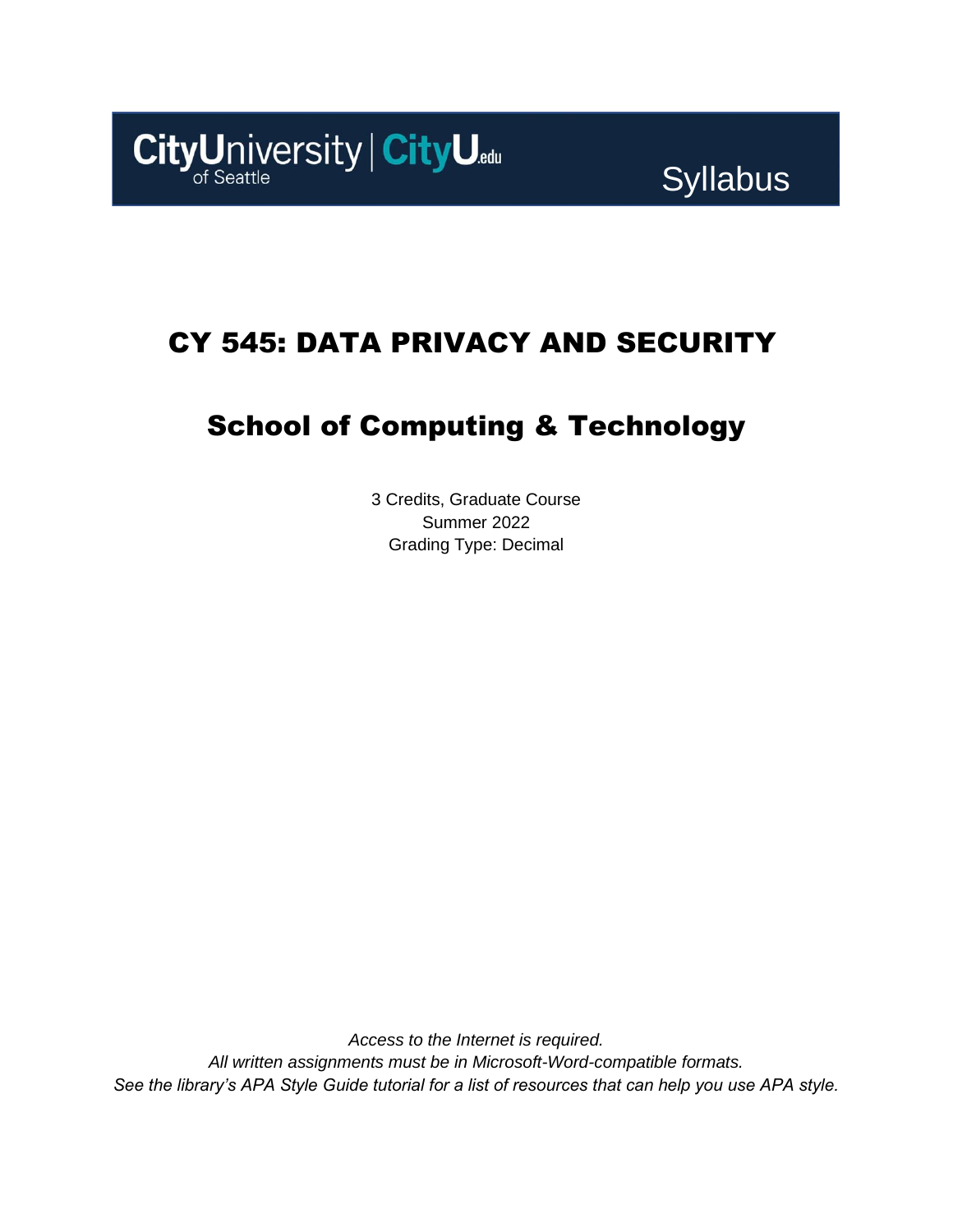# Faculty Information

Professional experience information for instructors is found under *Faculty Information* in the online course menu.

### Contact Information

Contact information for instructors is found under *Faculty Information* in the online course menu.

**Email**: [first name] [last name]

**Phone**: [xxx-xxx-xxxx] or [fname2]

**Office Hours and Response Time**: [I am available through Microsoft Teams Tuesday and Thursday nights between 7-8pm. I will respond within 24 hours. I will grade within 3 business days after the due date.]

**Bio**: (keep images under 300px wide)

## Course Description

This course focuses on the protection of data at rest, during processing, and in transit. Data scientists should be able to consider data privacy concerns and their related challenges when they acquire, process, and produce data. They should recognize the trade-offs of sharing and protecting sensitive information and how domestic and international privacy rights impact a company's responsibility for collecting, storing, and handling data. This course also requires the application of mathematical and analytical algorithms to implement fully. Topics include basic cryptography concepts, digital forensics, end-to-end secure communications, data integrity and authentication, and information storage security.

### Course Resources

Required and recommended resources to complete coursework and assignments are found on the course [Reading List.](https://cityu.alma.exlibrisgroup.com/leganto/login?auth=SAML) Note: resources listed under "Required - Must Purchase" should be purchased from a vendor of the student's own choosing; resources listed under "Available from the Library" are available at no cost to students.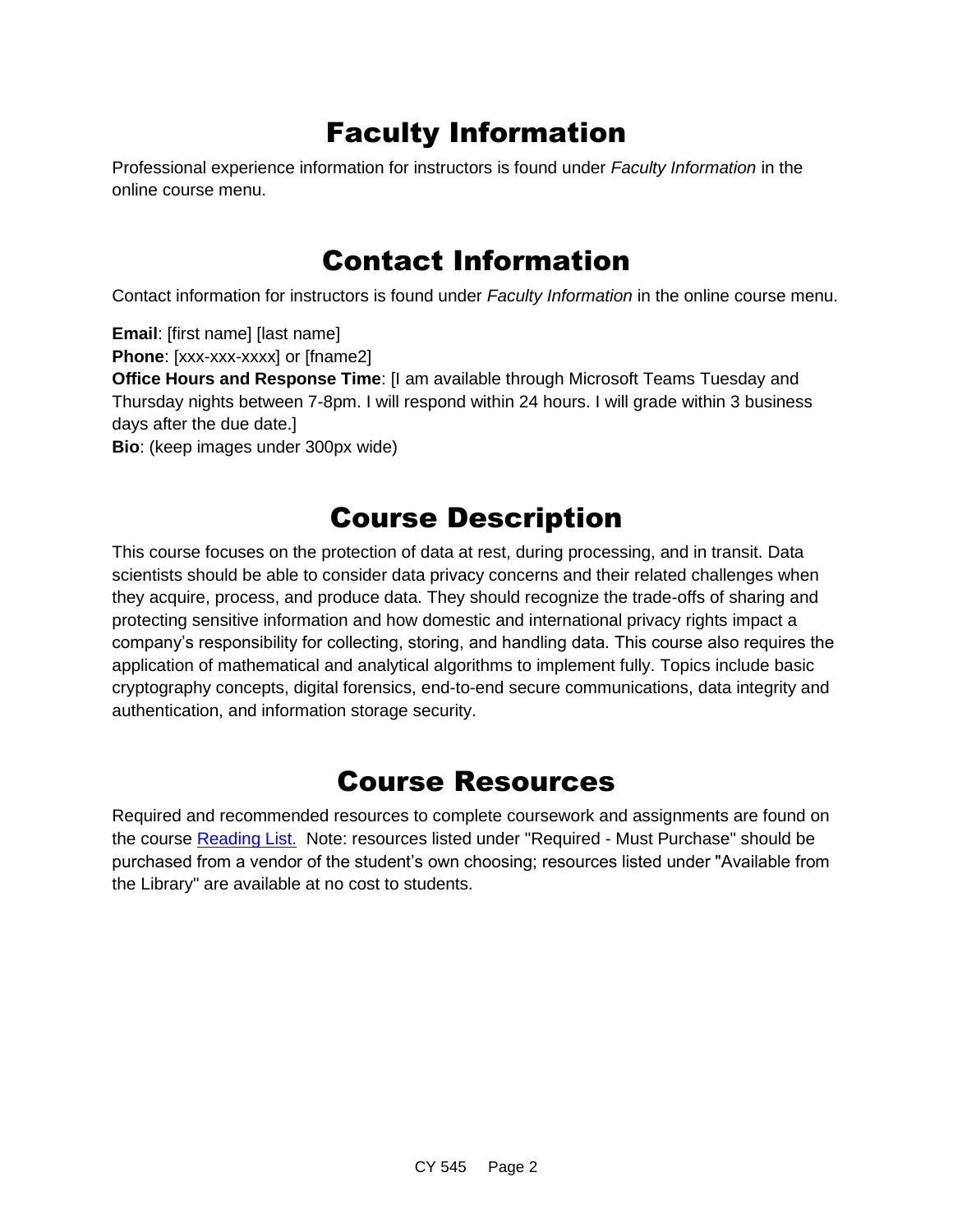# Course Outcomes

As a result of this course, students will know or be able to do the following:

- Apply security assessment protocols.
- Apply cryptography and digital forensic concepts using Python.
- Apply end-to-end communications in a cloud/hybrid environment.
- Analyze authentication and data integrity using information storage security protocols in a cloud environment.
- Evaluate data privacy in the context of national and international standards and regulations.
- Create a strategic end-to-end information storage security plan in a cloud environment.

# Additional Information

To be updated by Instructor.

# Grading Scale

The grades earned for the course will be calculated using City University of Seattle's decimal grading system, found in the current University Catalog [\(https://www.cityu.edu/catalog/\)](https://www.cityu.edu/catalog/).

Grading rubrics with details on how each assignment will be graded are located under *Assignments* and/or in *My Grades* in the online course menu. Students should review the rubric for each assignment prior to completing their work in order to understand how it will be assessed.

| <b>OVERVIEW OF REQUIRED</b><br><b>ASSIGNMENTS</b> | $%$ OF<br><b>FINAL</b><br><b>GRADE</b> | <b>POINTS</b>                                                                                                          |
|---------------------------------------------------|----------------------------------------|------------------------------------------------------------------------------------------------------------------------|
| The Muddiest Point (MP)                           | 5%                                     | $50 = 5$ points* 10 modules                                                                                            |
| Concept Test (CT)                                 | 5%                                     | $50 = 5$ points* 10 modules                                                                                            |
| Discussion Board (DB)                             | 10%                                    | $100 = 10$ points* 10<br>modules                                                                                       |
| Hands-On Skills (HOS)                             | 10%                                    | 100= 20 points* 5 modules                                                                                              |
| Virtual Lab (VL)                                  | 30%                                    | 300= 30 points * 10<br>modules                                                                                         |
| Knowledge Check (KC)                              | 10%                                    | 100= 10 points * 10<br>modules                                                                                         |
| Team Project (RP)                                 | 30%                                    | Proposal: 30 points<br>Progress: 70 points<br>Final Report: 120 points<br>Final PPT: 80 points<br>Subtotal: 300 points |
| <b>TOTAL</b>                                      | 100%                                   | 1,000 points                                                                                                           |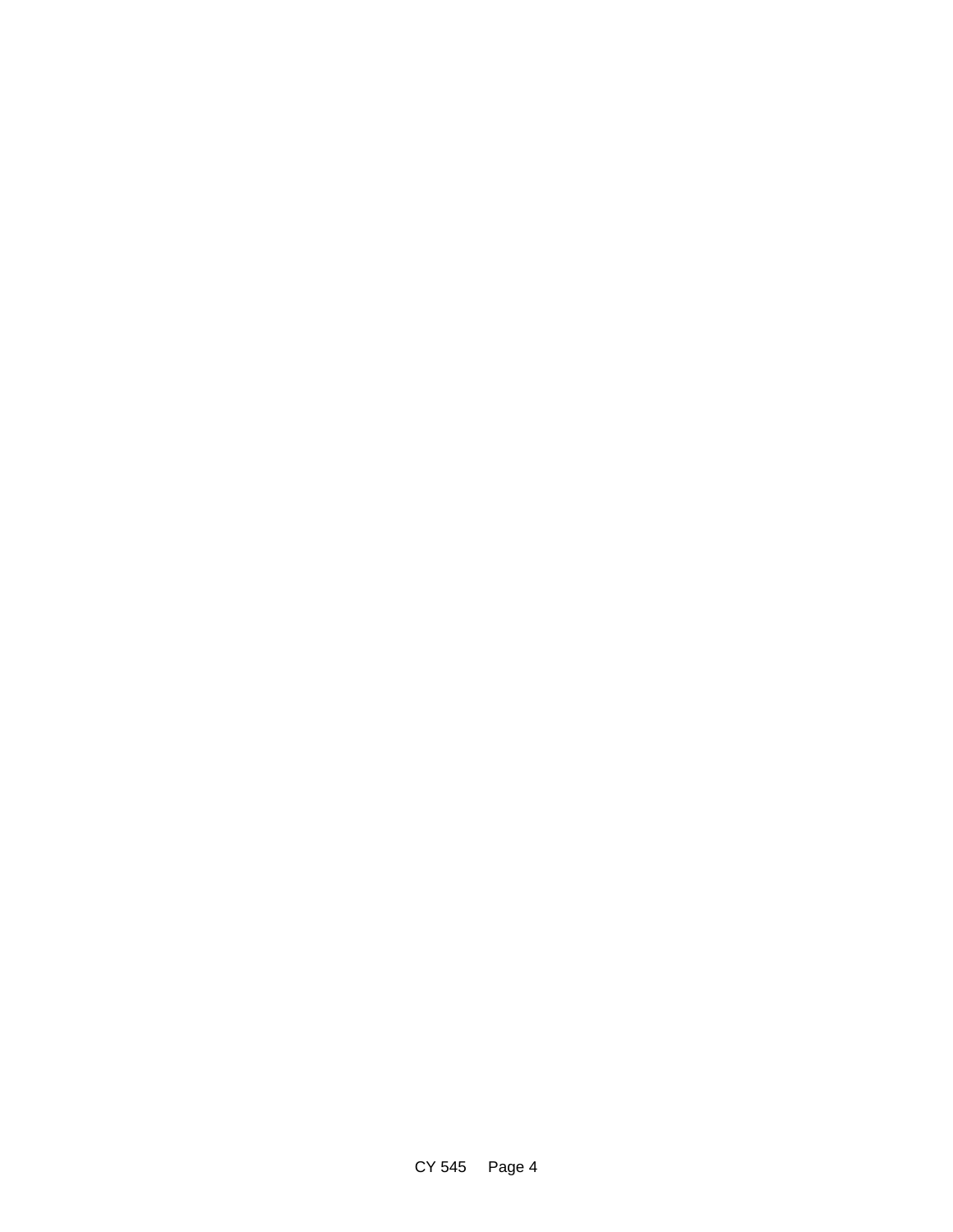# Course Assignments and Grading

The instructor will provide grading rubrics that will provide more detail as to how this assignment will be graded.

#### **The Muddiest Point (MP)**

Before class, students are required to finish the muddiest point activity. This activity is designed to stimulate student engagement in class. Also, the instructor uses feedbacks of the Muddiest Point in preparation for the classroom lecture to implement Just-in-Time Teaching (JiTT). This activity consists of writing a brief reflective essay  $\ll$  = 50 words) in which students identify the most confusing part (i.e. the muddiest point) of the content covered in the upcoming module. If you do not have MP, you can explain the most interesting point. In addition, students will answer one multiple choice question from the required reading to determine students' grasp of core concepts.

| <b>Criteria</b> | % of Grade |
|-----------------|------------|
| Participation   | 40%        |
| Writing         | 40%        |
| Accuracy        | 20%        |
| <b>TOTAL</b>    | 100%       |

#### **Discussion Board (DB)**

A student posts an answer to a weekly discussion topic in Discussion Board. The student also posts a response to two other students' posts by the end of each module. Comments and questions should be clear and thoughtful, with correct grammar, spelling, and punctuation. The instructor will grade the quality of your discussion postings on both content and response.

| <b>Criteria</b> | % of Grade  |
|-----------------|-------------|
| Participation   | 50%         |
| Writing         | 50%         |
| <b>TOTAL</b>    | <b>100%</b> |

#### **Hands-on Skill (HOS)**

The instructor will assign Hands-on skill exercises to a pair of students in class or individually online. Students pair up and practice exercises to learn specific programming languages, application programming interfaces (APIs), or tools related to the programming assignments or virtual labs.

| <b>Criteria</b>       | % of Grade |
|-----------------------|------------|
| <b>Skill Exercise</b> | 70%        |
| <b>Engagement</b>     | 20%        |
| <b>Correctness</b>    | 10%        |
| <b>TOTAL</b>          | $100\%$    |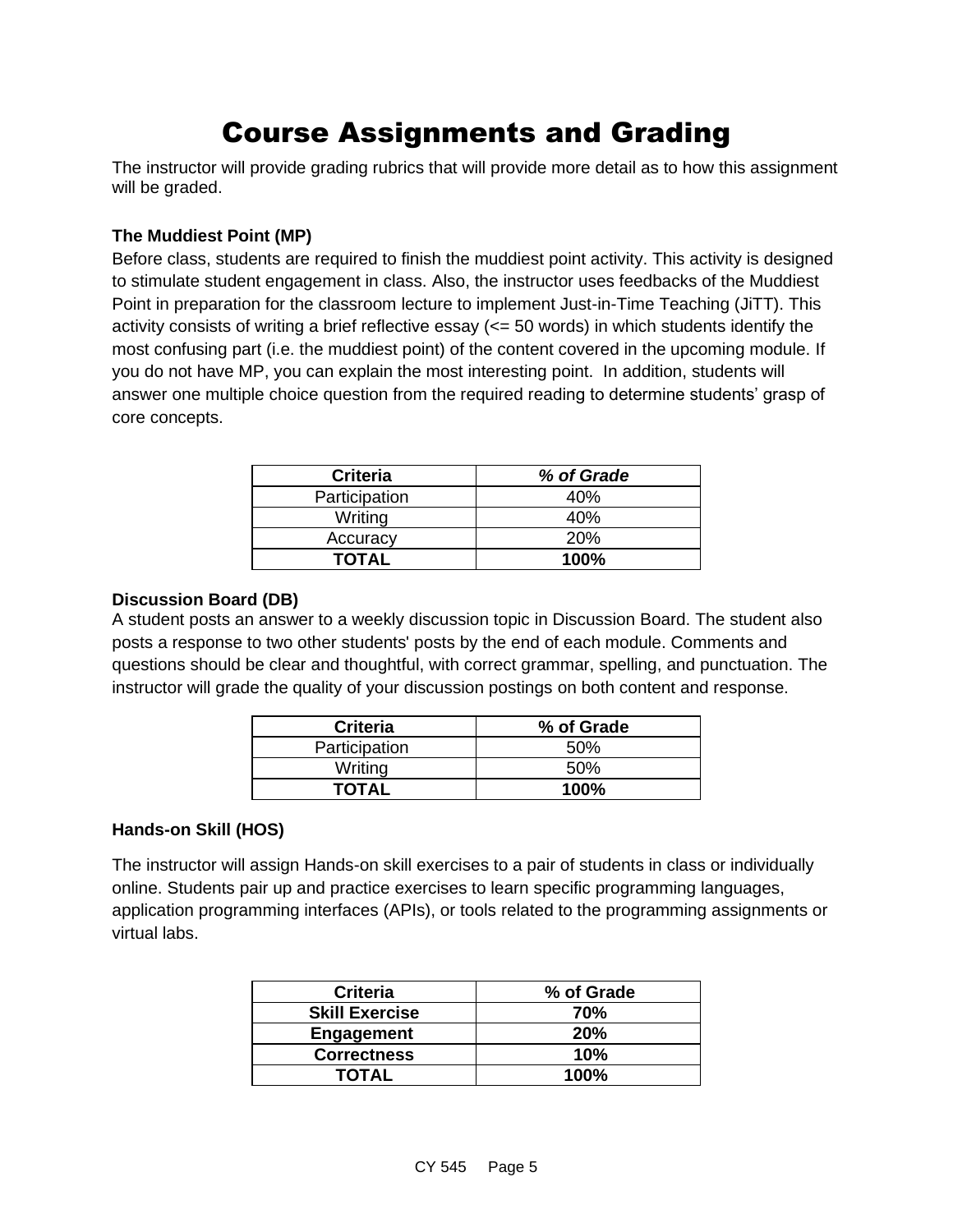### **Virtual Lab (VL)**

Students complete cloud-based labs that support the concepts taught within the course. VLs involve viewing instructional documents and following systematic instructions. Activities are embedded within each lab. The activities present a challenge to complete. Each lab is graded on accuracy and writing. A student has unlimited attempts at each lab to increase their accuracy and learn the required skills. Reports submitted include a write up on their understandings and findings in their lab reports.

| <b>Criteria</b> | % of Grade |
|-----------------|------------|
| Accuracy        | ጸበ%        |
| Writing         | <b>20%</b> |
| <b>TOTAL</b>    | 100%       |

#### **Team Project (TP)**

Teams consist of three to four students. Each team will use an instructor-approved topic relevant to the course.

The paper is to be between 6 and 7 pages. The required template for class submissions comes from international organizations, the Education Special Interest Group and the Computing Education + Information systems Applied Research. [\(EDSIG/CONISAR\)](https://edsig.org/). The instructor may recommend teams submit their paper to conferences. Submissions are optional and will not impact the course grade. Additional revisions may be required after the course.

- Three report templates and one presentation template are provided. The file name consists of team project number, team number, and the list of your team members. For example, "*TP01 T03 Sam John Mark*."
- TP01 for the proposal "*TP01 T0X Author1 Author2 Author3.docx*"
- TP02 for the progress report "*TP02 T0X Author1 Author2 Author3.docx*"
- TP03 for the final report "*TP03 T0X Author1 Author2 Author3.docx*"
- TP04 for the final presentation slide "*TP04 T0X Author1 Author2 Author3.pptx*"

As in any scholarly writing, students should not merely copy information from another author. Students should use evidence to support the contentions they have drawn from their findings and critically analyze related literature. In essence, each paper needs to be an analytical paper, not a summary of readings.

In addition, a team Powerpoint slide deck presentation is required.

- The presentation consists of 15+4 slides: 15 slides for content and 4 slides for cover, agenda, key reference, and Q&A.
- The PPT template is provided. Your team can change design and color.
- A presentation video (15 minutes) is required.
- A demo video (a maximum of 1-2 minutes) may be included. The demo time is included in the 15 minutes presentation.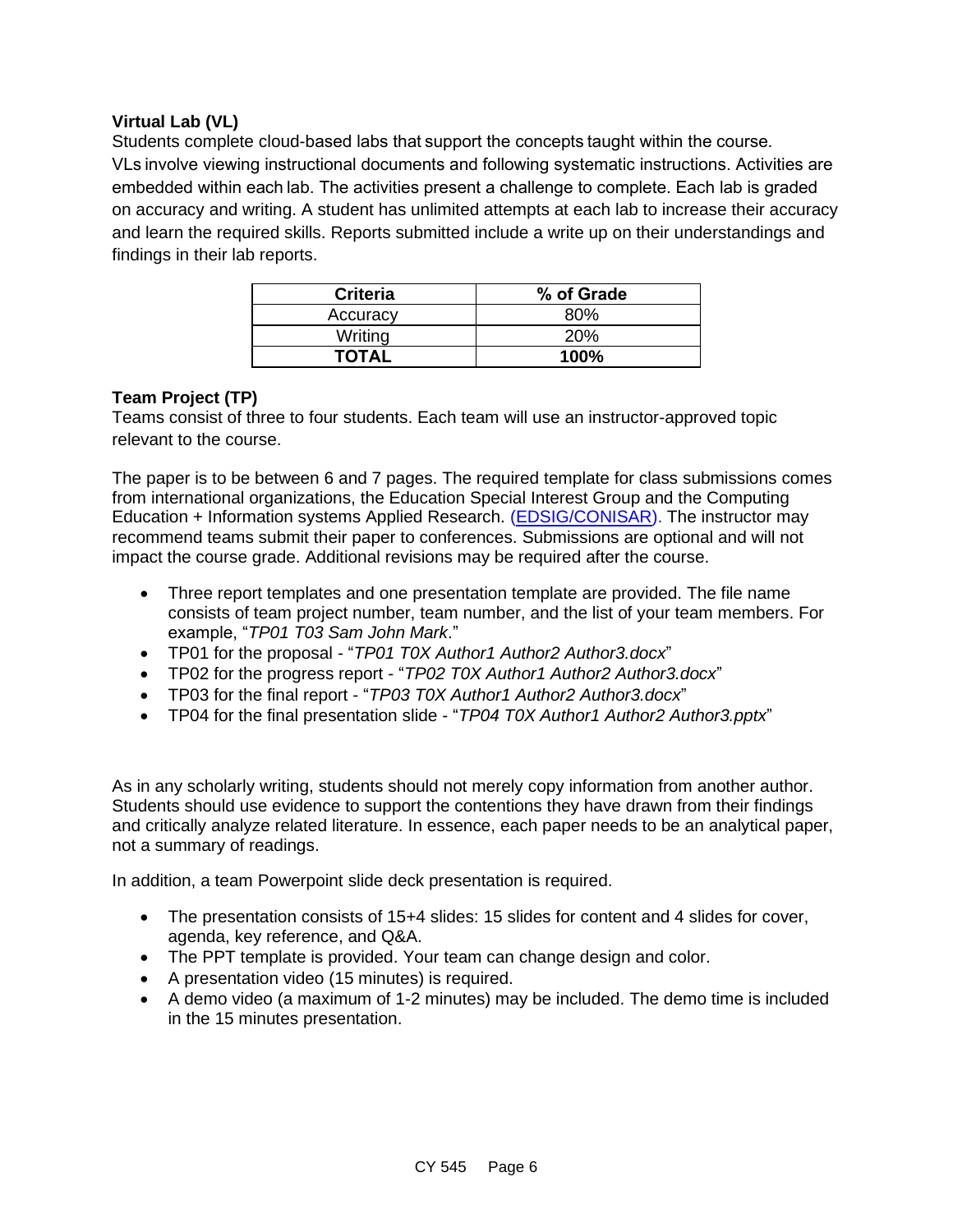The instructor will provide students three report templates and one presentation template. The file name consists of team project number, team number, and the list of the team members. For example, "*TP01 T03 Sam John Mark*."

- TP01 for the proposal "*TP01 T0X Author1 Author2 Author3.docx*"
- TP02 for the progress report "*TP02 T0X Author1 Author2 Author3.docx*"
- TP03 for the final report "*TP03 T0X Author1 Author2 Author3.docx*"
- TP04 for the final presentation slide "*TP04 T0X Author1 Author2 Author3.pptx*"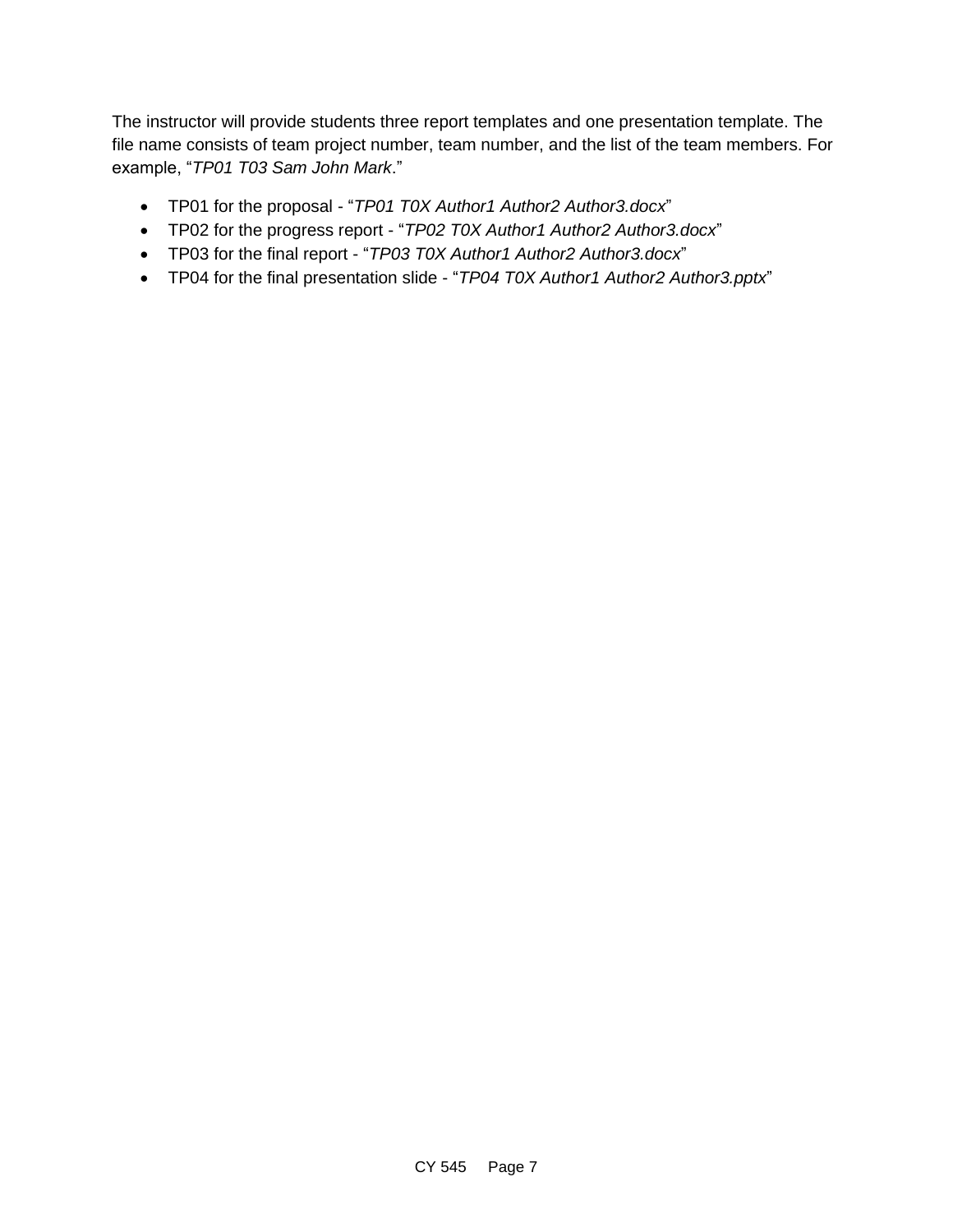As in any scholarly writing, students should not merely copy information from another author. Students should use evidence to support the contentions they have drawn from their findings and critically analyze related literature. In essence, each paper needs to be an analytical paper, not a summary of readings.

In addition, a team slide presentation is required.

- The presentation consists of 15+4 slides: 15 slides for content and 4 slides for cover, agenda, key reference, and Q&A.
- The PPT template is provided. Your team can change design and color for your team's purpose.
- If necessary, a presentation video (15 minutes) may be requested.
- If necessary, a demo video (a maximum of 1-2 minutes) may be requested. But the demo time should be included in the total presentation time (15 minutes).

Four submissions are required according to the following schedule:

- Proposal (1 page; 30 points) Starting (Module 1) & Ending (Module 3)
- Progress Report (3-4 pages; 70 points; graded after the proposal has been submitted) Starting (Module 4) & Ending (Module 7)
- Final Report (6-7 pages; 70 points; graded after the progress has been submitted) Starting (Module 8) & Ending (Module 10)
- Final PPT (15+4slides, 30 points; graded after the final report has been submitted) Starting (Module 8) & Ending (Module 10)

Students are expected to use the assigned readings, videos, and other materials throughout the quarter. Students will need to utilize additional sources that were not assigned by the professor. While stylized after an industry report, nonetheless, students are expected to employ APA formatting of citations, footnotes, and bibliography. Students must cite the sources of all ideas, facts, and information used that are not their own, even if they have put the information into their own words. Failure to do so is plagiarism, although the oversight is unintentional. To avoid plagiarism, check [https://library.cityu.edu/howto/apa-writing/avoid-plagiarism/.](https://library.cityu.edu/howto/apa-writing/avoid-plagiarism/)

### **Project Description: Cyber Security Assessment**

Students will perform a cybersecurity assessment of an environment with which they are familiar. The environment can be where they work or other business.

Students must be sure not to divulge any proprietary information or the name of the business if evaluating either a current or previous work environment. If it is not possible to evaluate a current or previous work environment, students will assess an organization they may have had experience with, whether that is a business, medical environment, or even a retail store.

### Students must get permission from the targeted organization before performing a security assessment.

The assessment should be based on the CIA security model and cover as many components of an enterprise cyber network possible. The assessment is passive only and will not include any attempted intrusions or other active components.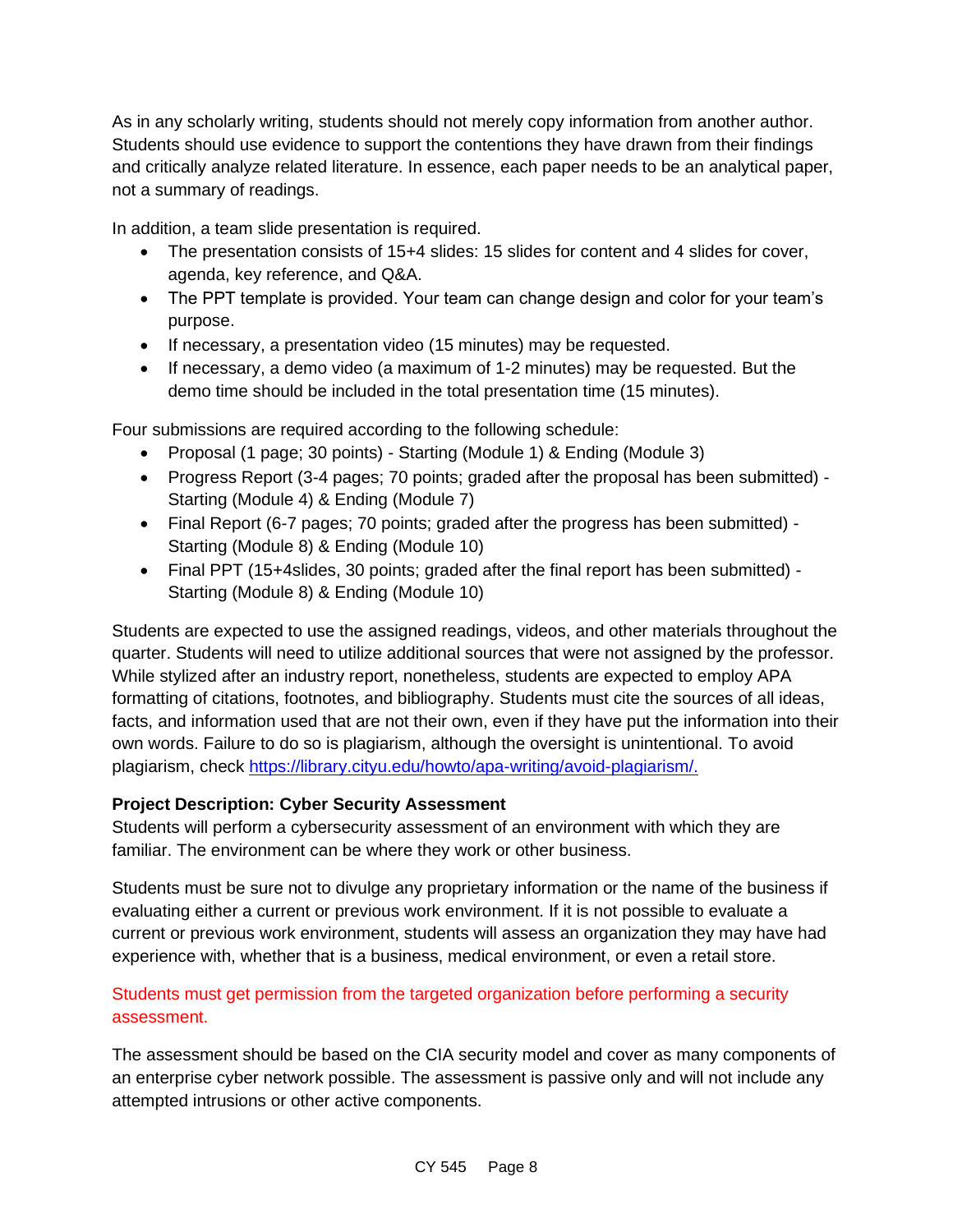### **TP Report**

The student will provide a report formatted based on a template provided by the instructor. Students are required to improve the writing iteratively and incrementally every week. The revision will always happen during a quarter. Students will add new required sections to the existing paper every week.

The final report is the culmination of applied research and activities conducted throughout the quarter. The final report/paper provides a detailed problem and its solution likely to be encountered by a company or organization described in a case study supplied by the student.

| <b>Criteria</b>  | % of Grade |
|------------------|------------|
| <b>Structure</b> | <b>20%</b> |
| Content          | 30%        |
| Writing          | 30%        |
| Reference        | 10%        |
| Collaboration    | 10%        |
| <b>TOTAL</b>     | 100%       |

#### **TP Presentation**

The student will report on the research outcomes, development, or other project efforts to an academically appropriate committee in a public forum. The nature of the presentation content will determine the specific makeup of the audience. The student will choose the format of the presentation, in consultation with the advisor. The layout and design must be appropriate and adequate to represent the outcomes of the effort. While students must make some form of a visual presentation, the presentation of the results may include publishing in a refereed publication, publication in a trade or popular magazine or journal, broadcast in an appropriate medium, or, in exceptional cases, limited dissemination within a closed community.

Each presenter will have 15 minutes for presentation and 5 minutes for questions and answers. Each presenter must keep the total presentation time limit strictly.

| <b>Criteria</b>             | % of Grade |
|-----------------------------|------------|
| <b>Structure</b>            | 20%        |
| <b>Visual Presentation</b>  | 30%        |
| Verbal Quality & Engagement | 30%        |
| Collaboration               | 20%        |
| TOTAL                       | $100\%$    |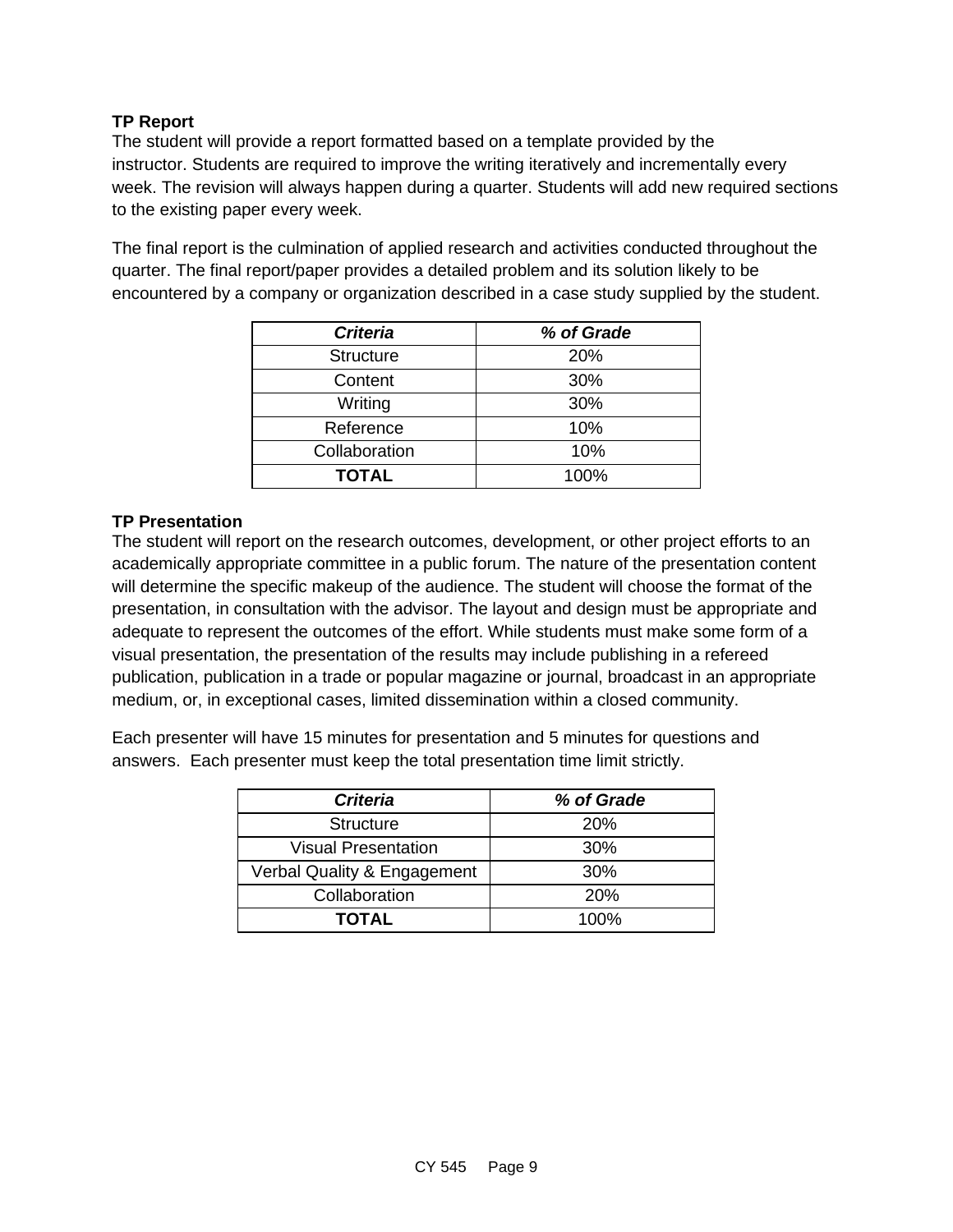# Course Policies

Course policies on topics such as *Late Assignments, Participation,*and *Professional Writing* are found under *Course Information* in the online course menu. Students are responsible for reviewing and applying these policies while enrolled in this course. 

## University Policies

Students are responsible for understanding and adhering to all of City University of Seattle's academic policies. The most current versions of these policies can be found in the [University](http://www.cityu.edu/catalog/)  [Catalog](http://www.cityu.edu/catalog/) that is linked from the CityU Web site.

### **Title IX Statement**

City University of Seattle and its faculty are committed to supporting our students and seeking an environment that is free of bias, discrimination, and harassment. If students have encountered any form of sexual misconduct (e.g. sexual assault, sexual harassment, stalking, domestic or dating violence), we encourage them to report this to the University. If a student speaks with a faculty member about an incident of misconduct, that faculty member must notify CityU's Title IX coordinator and share the basic fact of the experience. The Title IX coordinator will then be available to assist students in understanding all of the options and in connecting students with all possible resources on and off campus.

To view CityU's sexual misconduct policy and for resources, please visit the Title [IX](https://my.cityu.edu/titleix/) and [Campus Safety](https://my.cityu.edu/department/campus-safety/) pages in the my.cityu.edu portal.

### **Religious Accommodations**

Washington state law requires that City University of Seattle develop a policy for accommodation of student absences or significant hardship due to reasons of faith or conscience, or for organized religious activities. The University's policy, including more information about how to request an accommodation, is available in the University Catalog. Accommodations must be requested within the first two weeks of this course using the Religious Accommodations Request Form found on the student dashboard in the my.cityu.edu student portal.

### **Academic Integrity**

Academic integrity in students requires the pursuit of scholarly activity that is free from fraud, deception and unauthorized collaboration with other individuals. Students are responsible for understanding CityU's policy on academic integrity and adhering to its standards in meeting all course requirements. A complete copy of this policy can be found in the University [Catalog](http://www.cityu.edu/catalog/) under *Student Rights and Responsibilities* on the page titled *Academic Integrity Policy.*